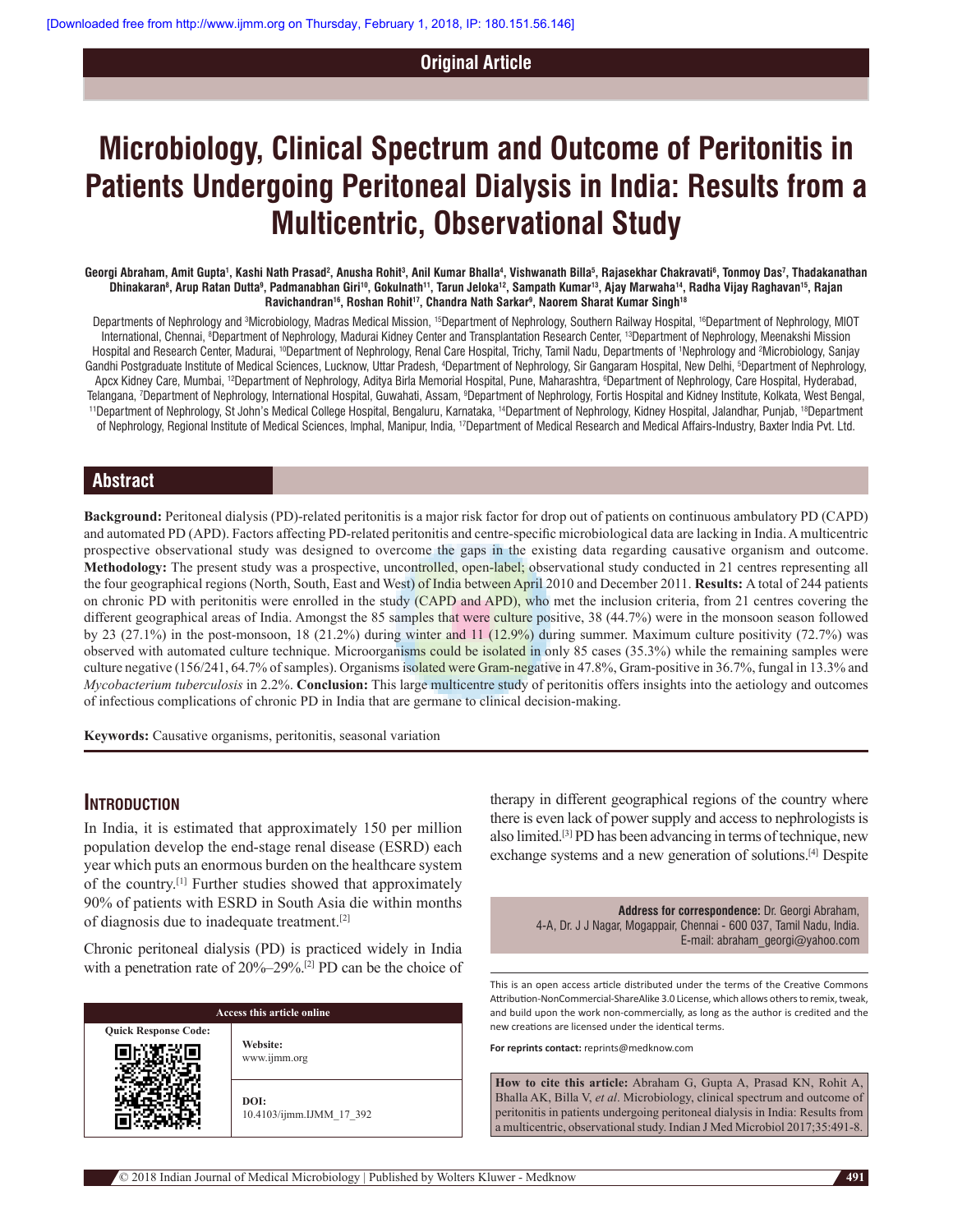Abraham, et al.: A multicentric prospective observational study of PD-related peritonitis in India

these advantages, infective complications including peritonitis (about 0.3–0.5 episodes per patient per year) remain a major cause of drop out from PD programmes. PD peritonitis is also a common cause of catheter loss and transfer to haemodialysis (HD).[5]

Multiple factors such as socio-demographic, climate change, diabetes mellitus, PD modality and the presence of peritoneal catheter tunnel infection or exit site infection are risk factors associated with the development of peritonitis. However, early diagnosis and prompt initiation of therapy for peritonitis are critical, and can prevent adverse outcomes.[6] For an appropriate management, it is also important to identify the microorganisms that are responsible for peritonitis.[7,8] Hence, the recent focus has been shifting from lowering peritonitis rates to the improvement of peritonitis outcome.<sup>[7-9]</sup>

Existing Indian evidence is limited to mostly being single-centred studies. There is a paucity of data to guide appropriate and evidence‑based therapeutic choices. Hence, considering the need of a large, multi-centre epidemiological data on the prevention and management of PD-related peritonitis in India, the present prospective study was envisaged as the largest nationwide observational study.

# **Methodology**

## **Study design and objectives**

The present study was an open-label, prospective, observational study conducted in 21 centres representing all the four geographical regions (North, South, East and West) of India, from April 2010 to December 2011. The study was approved by Independent Ethics Committee and written informed consent was obtained from all the study participants. The primary objective was to describe the epidemiology of aetiological organisms, including the incidence and distribution of culture‑negative peritonitis. Secondary objectives included the assessment of clinical course and demographic risk factors, evaluation of techniques for isolation and identification of microorganism, antibiotic sensitivity of isolates, treatment protocols and peritonitis outcomes.

# **Sample size determination**

Sample size calculation was based on a previous Indian study, in which Gram‑negative, Gram‑positive, polymicrobial and fungal peritonitis were found to be 42.45%, 28.30%, 10.38% and 18.87%, respectively.[10] Weighted percentage peritonitis of 30.67% was calculated. Based on the anticipated peritonitis of 30.67%, 95% of confidence level and 7% margin of absolute error, a sample of 168 episodes of peritonitis were calculated. To compensate for variations between and within centres, the calculated sample was multiplied by a factor of two (design effect), giving the revised sample size of 336. Considering the dropout rate of 20%, sample size was finally adopted as 400 episodes of peritonitis.

# **Study population**

#### *Inclusion criteria*

The present study included patients who have been diagnosed to have peritonitis following PD. PD peritonitis was defined as the presence of two of the three ISPD 2010 peritonitis diagnostic criteria.[8]

#### *Exclusion criteria*

Patients with a history of peritonitis in the past 1 month or those who received antibiotics within 7 days before enrollment (without an exit site infection) or concurrent the presence of any malignancy or on immunosuppressants (except topical steroid) were excluded from the study.

#### **Study procedure**

Eligible participants were recruited, and the following information was collected at baseline.

- 1. Demographic
- 2. Clinical characteristics
- 3. Type of peritonitis
- 4. Time taken for developing the current peritonitis
- 5. Catheter implantation technique,
- 6. Pre‑ and post‑catheter exit site care protocol
- 7. Break‑in period
- 8. Type of dialysis solution (glucose and non-glucose-based)
- 9. Visual analogue scale (vas) from 0 to 10 (in case of abdominal pain)
- 10. Laboratory data (cell count and differential count of dialysate effluent, Gram‑stain, culture and sensitivity of dialysate effluent, complete blood count and serum albumin) was recorded at baseline.
- 11. Variation as per seasons(Winter December to February; Summer – March to May; Monsoon – June to September; Post-monsoon – October and November) of the episodes were also assessed.

## **Follow‑up visits, data collection, treatment**

Empirical antibiotics were started as per centre specific protocols and were thereafter revised based on culture sensitivity reports. All the study participants were followed up on day  $3 \pm 1$  (visit 2),  $5 \pm 1$  (visit 3),  $7 \pm 1$  (visit 4),  $14 \pm 2$  (visit 5) and  $45 + 7$  (visit 6). All the above-mentioned information except for microbiological investigations were collected at all these time points. Based on investigator discretion, a repeat culture was also done at visit 5. Peritonitis related deaths in the present study were defined as death due to sepsis, death occurring with a positive PD culture, death within 14 days after onset of peritonitis or death occurring during hospitalisation for any patient admitted with peritonitis.<sup>[10]</sup>

#### **Culture techniques**

Being an observational study, no particular culture method was made mandatory, although all the study centres were advised to use the methods recommended in ISPD 2010 guidelines.[8] Both conventional (agar and broth method) and automated culture methods (e.g., BACTEC, Septi-Chek, BacT/Alert) were permitted due to limitations of cost and resources at different centres. Automated methods are blood culture systems which process test samples and analyse results to data, and generate an interpretation using computing programmes. The conventional method involved manual inoculation and enrichment step followed by plating with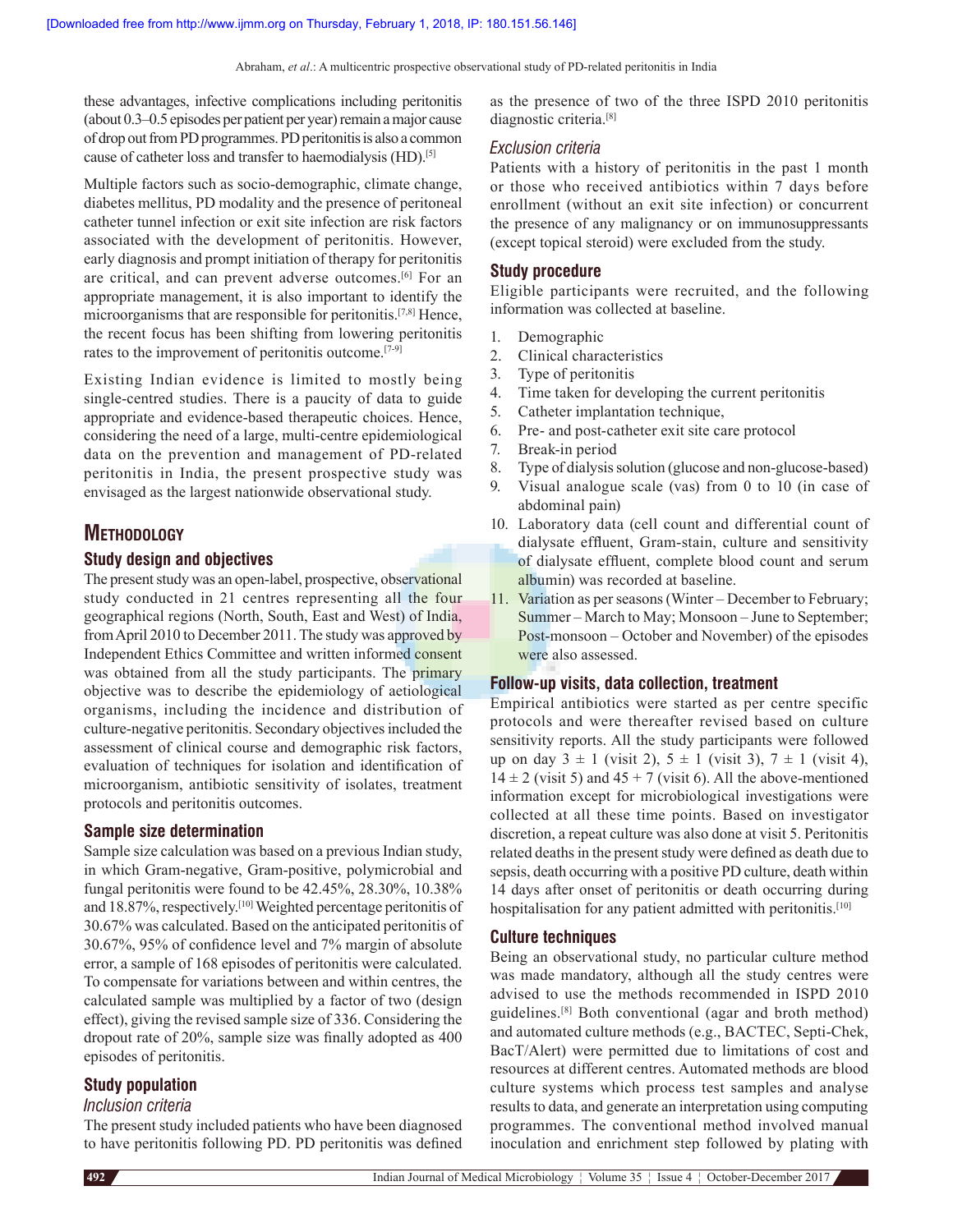Abraham, et al.: A multicentric prospective observational study of PD-related peritonitis in India

selective media. Before and during the study, meetings and training programmes were conducted to spread the awareness of proper culture techniques across the participating centres to optimise the chances of successful isolation and identification of aetiological microorganisms.

#### **Statistical analysis**

The frequency distribution of some quantitative variables such as age, height, body mass index and socio-economic status was classified into different class‑intervals. The qualitative variables such as education, employment, marital status, gender, hygiene, geographical location, source of water and co-morbidity were expressed with regard to percentage. Percentage of peritonitis caused by Gram‑positive, Gram‑negative organisms, *Mycobacterium tuberculosis*, fungus and of culture negative peritonitis were estimated. All the quantitative variables were assessed for normality and accordingly Student's *t*‑test was employed. The categorical variables were represented in proportions and analysed using Chi‑square test after checking for assumptions. The value of *P* < 0.05 was considered as statistically significant for all the statistical tests.

# **Results**

## **Demographic data**

A total of 244 patients with peritonitis were enrolled in the study. The mean (standard deviation) age (years) was 54.30 (13.1) and body mass index  $(kg/m<sup>2</sup>)$  of the study participants was 23.15 (4.5), respectively. The median (range) duration (years) of ESRD was 2.75 (0.05–18.87) and that of peritoneal catheterisation was 1.26 (0.03–15.62), respectively. A total of 61 (25%) participants were new to PD and 177 (72.5%) had undergone a previous HD, while 6 (2.5%) had a failed previous kidney transplant. Of the 244 participants, 239 (98%) were on continuous ambulatory PD mode with a median (range) duration (months) of 15.76 (0.4–187.3) and only 5 (2%) were on automated PD with a median duration (months) of 7.13 (4.7–12.3). Table 1 summarises the demographic characteristics of the study participants.

Reviewing the clinical consideration and presence of co-morbid disease, a total of 106 (43.4%) patients had diabetic nephropathy, 96 (39.3%) had hypertensive nephropathy. The remaining 42 (17.3%) had underlying chronic glomerulonephritis, chronic interstitial nephritis, obstructive nephropathy, toxic nephropathy, polycystic kidney disease and renovascular disease.

#### **Peritoneal dialysis catheterisation**

Pre‑catheter insertion and exit site preparation was performed in 237 (97.1%) patients. Tenckhoff swan neck double cuff catheters and straight catheters were used in 158 (64.8%) and 86 (35.2%) patients, respectively. The twin bag disconnected system was used in 239 (98%) patients. Post-catheterisation, topical antibiotics (mupirocin 98.1% and povidone‑iodine 1.9%) was used in 213 (87.3%) patients at exit site. The median duration (days) of peritoneal rest before utilisation was

#### **Table 1: Attributes of the patients undergoing peritoneal dialysis (***n***=244)**

| <b>Variables</b>          | <b>Attributes</b>               | Frequency,<br>$n$ (%) |  |  |
|---------------------------|---------------------------------|-----------------------|--|--|
| Gender distribution       | Male                            | 160(65.6)             |  |  |
|                           | Female                          | 84 (34.4)             |  |  |
| Age (years)               | $<$ 40                          | 28(11.5)              |  |  |
|                           | $40 - 60$                       | 148 (60.7)            |  |  |
|                           | >60                             | 68 (27.9)             |  |  |
| <b>Educational</b> status | No formal education             | 27(11.1)              |  |  |
|                           | Primary school                  | 56(23.0)              |  |  |
|                           | High school                     | 70(28.7)              |  |  |
|                           | College and above               | 91 (37.3)             |  |  |
| Distance of residence     | Same city                       | 135(55.3)             |  |  |
| from clinic               | Outside city                    | 109(44.7)             |  |  |
| Location                  | Rural                           | 72(29.5)              |  |  |
|                           | Urban                           | 172(70.5)             |  |  |
| Personal hygiene          | Daily bath                      | 225 (92.2)            |  |  |
|                           | Hand wash before and after food | 231 (94.7)            |  |  |
|                           | Hand wash after defecation      | 237(97.1)             |  |  |
|                           | Hand wash after urination       | 186 (76.2)            |  |  |
|                           | Clean clothes                   | 229 (93.9)            |  |  |
| Toilet habits             | Open field defecation           | 1(0.4)                |  |  |
|                           | Sanitary toilets                | 243 (99.6)            |  |  |
| Water source              | Tap water                       | 213 (87.3)            |  |  |
|                           | Tube well                       | 56(23.0)              |  |  |
|                           | Well water                      | 10(4.1)               |  |  |
|                           | River                           | 2(0.8)                |  |  |
| Socioeconomic status      | < 5000                          | 22(9.0)               |  |  |
| (income in Rs/month)      | 5000-10,000                     | 41 (16.8)             |  |  |
|                           | 10,000-20,000                   | 60(24.6)              |  |  |
|                           | >20,000                         | 48 (19.7)             |  |  |
|                           | Do not wish to disclose         | 73 (29.9)             |  |  |

12 (0–30) days and only 86/244 (35.2%) patients had a break in period following dialysis of 14 days as per ISPD guidelines.

Glucose based dialysis fluid was used in most of the cases (90.2%) as compared to non‑glucose based dialysis fluid. Both were used in 22/244 (9.0%) patients. Although the number of PD exchanges ranged from 1 to 5 times daily, majority of the patients 189/244 (77.5%) had undergone  $3 L \times 2 L$  exchanges per day. A total of 185 patients, (75.8%) had 6 L of fluid exchanges per day which was performed by caretakers in 81.1% of the cases. A recent change in the caretaker was reported in 23/244 (11.6%) of which only 17/23 (73.9%) had a formal training in PD care.

**Previous episodes, latency and seasonality of peritonitis**

There were 159 (65.2%) patients who never had any episode of peritonitis in the past, while 53 (21.7%) recorded the second episode, 21 (8.6%) recorded the third episode, 7 (2.9%) patients recorded the fourth episode and 4 (1.6%) patients demonstrated the fifth episode. The median time (months) from first catheterisation to first episode of peritonitis was 8.9 (0.4–112.1), and corresponding time to their most recent episode of peritonitis was 12 (1–108) months. Table 2 compares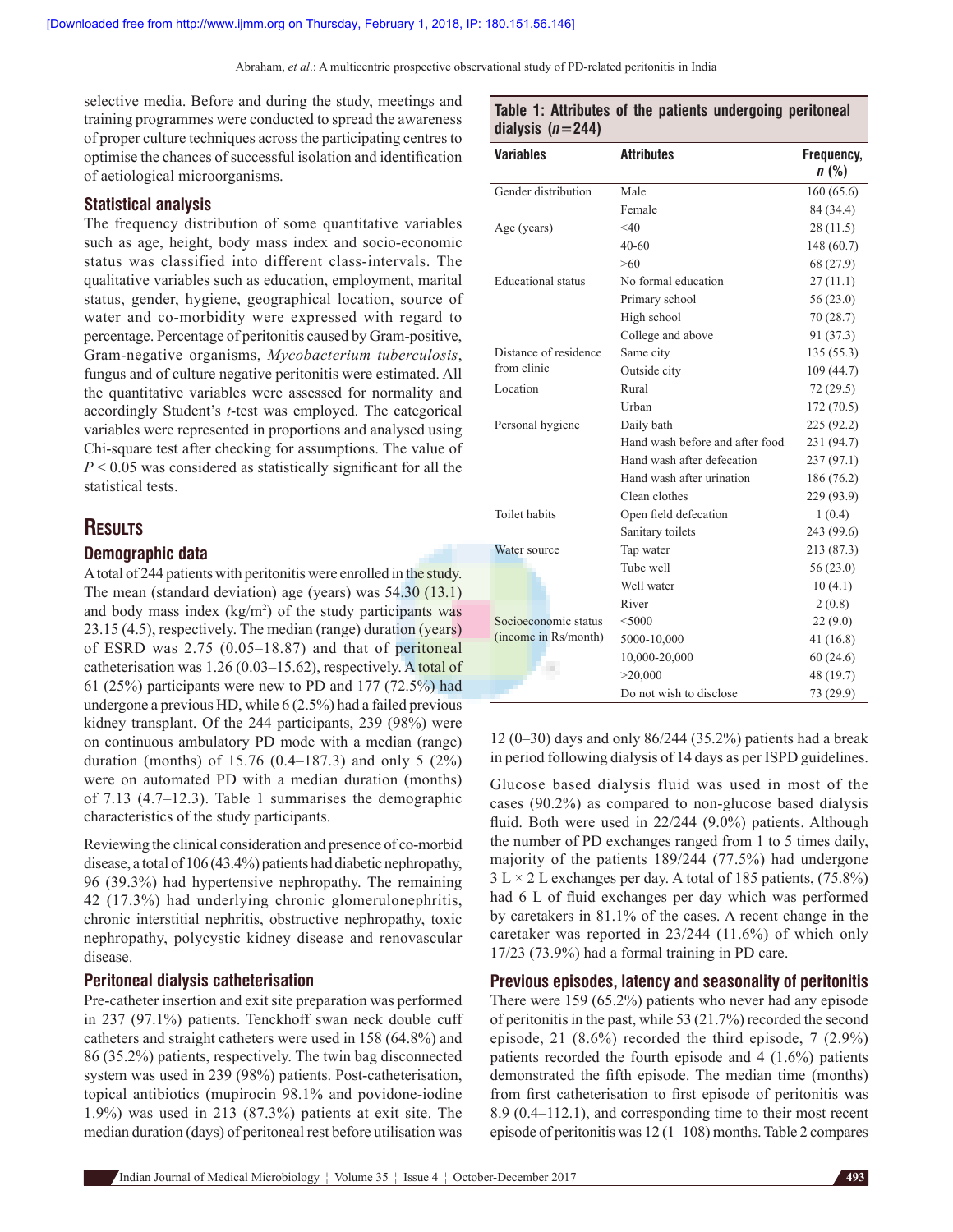the time taken from catheterisation to the first episode of peritonitis, last episode of peritonitis and the time interval between last episode of peritonitis and the current episode. We have observed 110 (45.1%) patients develop peritonitis episodes in the monsoon season followed by 55 (22.5%) in post-monsoon period. A total of 44/244 (18.1%) episodes occurred during winter and 35/244 (14.3%) in summer. Only one patient reported exit site infection while none reported tunnel infection. Table 3 depicts the monthly distribution of peritonitis, microorganism‑wise and their outcomes.

#### **Sample transfer and techniques**

A total of 164 samples(67.2%) were brought to the laboratory within 2 h of sample collection. Of the 85 culture positive samples, 62 (72.3%) reached the laboratory within 2 h of collection. However, 52 (21.3%) samples were stored at 4°C, of which only 18 (34.6%) were culture positive. Conventional method was used in 183 (75%) patients while automated method was used in 58 (23.8%) patients. Regarding the various techniques that were used in various centres, maximum culture positivity (72.7%, 8/11) was observed with an automated technique, where sediment after centrifugation at 3000 rpm (15 min) of 50 ml sample from whole bag was inoculated in an automated culture bottle and processed.

#### **Peritoneal dialysis Effluent profile and microbiology**

At baseline, only one patient had a visibly clear effluent PD bag, while remaining individuals had cloudy effluent. At presentation, there was increased white blood cell count in dialysate with a median (range) count of  $1200 (45-31,600)$  cells/mm<sup>3</sup>. Data were unavailable for 13 (5.3%) samples. The data on differential leucocyte count showed a predominance of neutrophils (Median [range] [%] – 88 (0–100]). Culture and sensitivity were performed using conventional and automated methods in 183 (75.0%) and 58 (23.8%) patients, respectively. Culture was not sent in three cases (1.2%). Data on combined methods for culture (Conventional and automated culture) were not available from any centre in this study.

A total of 90 microorganisms were isolated from 85 (35%) samples in our study. The remaining 159 (65%) samples were culture negative. Within the culture positive samples, 80 (94.1%) samples demonstrated single micro‑organism and 5 (5.9%) showed two micro‑organisms. Automated culture technique was used in 44.8% culture positive cases as compared to 32.2%, using conventional method  $(P = 0.08)$ . We found 43 (47.8%) Gram‑negative and 33 (36.7%)

| Table 2: Time to appearance of peritonitis (months) |                                   |                                   |                                        |  |  |  |  |
|-----------------------------------------------------|-----------------------------------|-----------------------------------|----------------------------------------|--|--|--|--|
|                                                     | <b>First peritonitis</b><br>time* | <b>Last peritonitis</b><br>time** | <b>Last peritonitis</b><br>time $2***$ |  |  |  |  |
| n                                                   | 244                               | 85                                | 85                                     |  |  |  |  |
| Mean                                                | 13.4                              | 18.8                              | 18.5                                   |  |  |  |  |
| Median                                              | 8.9                               | 12.0                              | 11.9                                   |  |  |  |  |

\*Duration from date of catheterisation to first episode of peritonitis. \*\*Duration from date of catheterisation to last episode of peritonitis.

\*\*\*Duration from last episode of peritonitis to current episode

Gram‑positive microorganism in our sample, respectively. However, remaining 12 (13.3%) episodes were caused by fungi and 2 (2.2%) were due to *M. tuberculosis*. The predominant microorganism that was grown included *Escherichia coli* (20%) followed by Coagulase negative *Staphylococcus* spp., (17.8%) and *Candida* species (13.3%).

#### **Antibiotics for management of peritonitis**

As a prophylactic care during catheter implantation, antibiotics were administered to 243 (99.6%) patients. The most commonly used antibiotic was vancomycin 1 g (35.4%). Cefazolin (30.9%) and tobramycin (16.5%) were the other most commonly used antibiotic.

#### **Clinical outcome**

Of the total 244 patients with peritonitis, 6 dropped out after first visit. A total of 179 participants completed the study. Figure 1 depicts the patient flow from the time of recruitment to the completion of the last study visit. During the last study visit, there were a total of 13 study participants with peritonitis. PD effluent cell count was analysed only for these study participants and was found to be elevated. Among 179 (73.4%) patients, 171 (95.5%) patients recovered from peritonitis while 8/179 (4.5%) did not recover. Overall, 14 (5.7%) patients died during the study, 51/244 (20.9%) patients dropped out from the study, 47/244 (19.3%) patients switched to another modality (HD or renal transplant), and 4/244 (1.6%) patients were lost to follow-up. The reasons for the loss to follow-up were the lower socioeconomic status, literacy, distance from centre, etc.

The clinical outcomes were similar in both culture positive and negative peritonitis patients. Recovery from peritonitis was seen in 68.2% of culture positive cases and 71.1% culture negative patients. In addition, 20% and 18.8% of patients were



**Figure I:** Flowchart of the study participants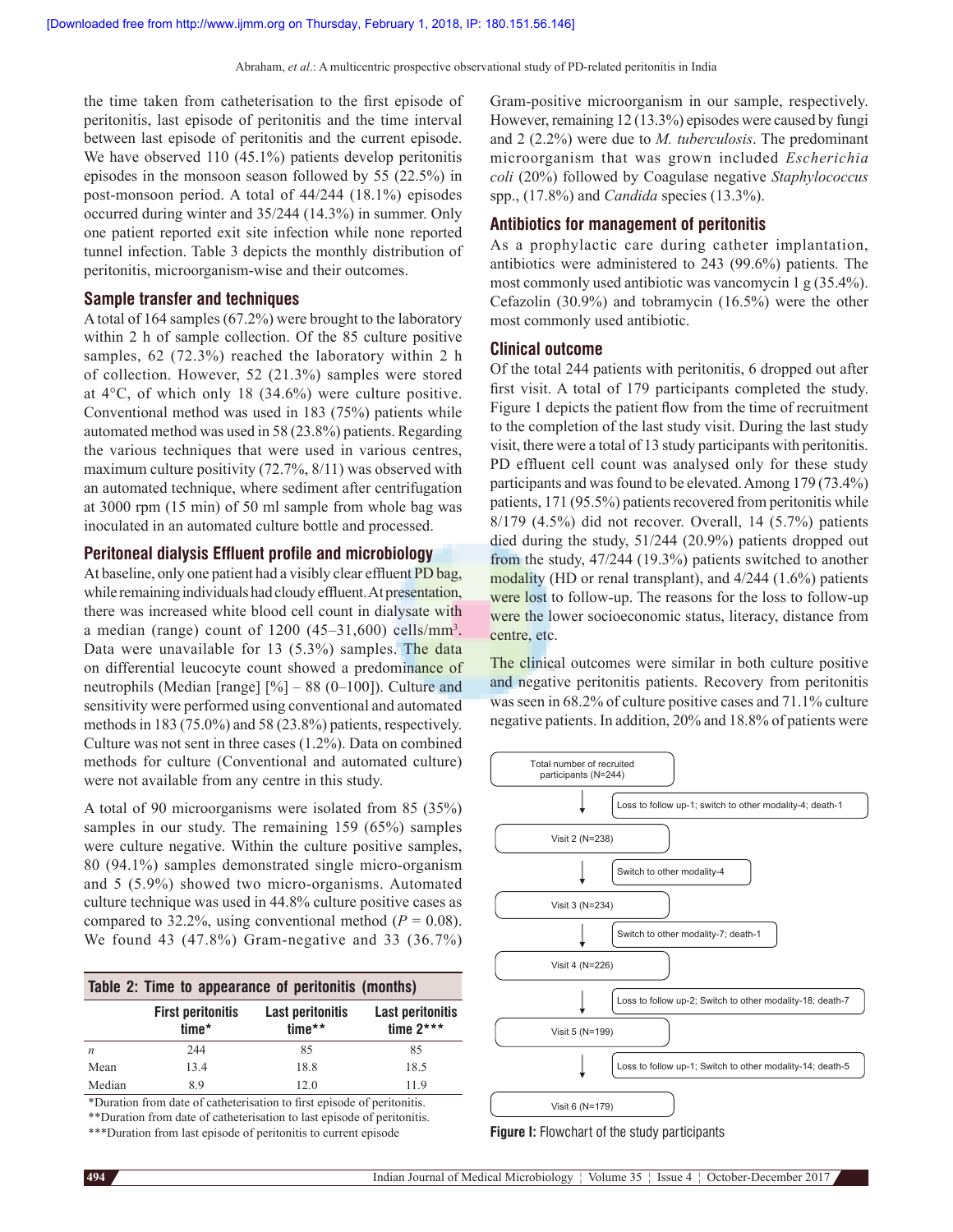**December January February March April May June July August September October November December**  $\overline{1}$  $\supseteq$  $\circ$  $\circ$  $\circ$  $\circ$  $\circ$  $\circ$  $\circ$  $\circ$  $\circ$ Recovery from peritonities recovery from the contract of the contract of the contract of the contract of the contract of the contract of the contract of the contract of the contract of the contract of the contract of the c Switch to model is a control of the model of the control of  $\alpha$  and  $\alpha$  and  $\alpha$  and  $\alpha$  and  $\alpha$  and  $\alpha$  and  $\alpha$  and  $\alpha$  and  $\alpha$  and  $\alpha$  and  $\alpha$  and  $\alpha$  and  $\alpha$  and  $\alpha$  and  $\alpha$  and  $\alpha$  and  $\alpha$  and  $\alpha$  and  $\subset$  $\sim$  $\sim$  $\sim$ Coagulase negative *Staphylococcus* (16) 0 1 1 0 2 1 2 2 3 0 3 1 *Staphylococcus aureus* (10) 2 0 0 1 0 1 0 0 3 1 1 1 *Streptococcus pyogenes* (5) 1 0 0 1 1 0 1 0 0 1 0 0 *Enterococcus* spp. (2) 0 0 0 0 0 1 0 0 0 0 1 0 Total episodes by gram positive species (33)  $\begin{array}{cccccc} 3 & 3 & 3 & 3 \\ 2 & 4 & 3 & 3 \\ 1 & 2 & 3 & 3 \end{array}$ *Acinetobacter* spp. (4) 1 1 0 0 0 0 0 1 0 0 1 0 *Escherichia coli* (18) 1 0 0 1 0 3 4 0 2 3 2 2 *Enterobacter* spp. (4) 0 0 0 0 0 0 1 1 0 0 2 0 *Klebsiella pneumoniae* (9) 1 0 0 0 0 0 1 3 1 0 1 2 *Alcaligenes* (1) 0 0 0 0 1 0 0 0 0 0 0 0 **Pseudomonas areas areas areas areas and the contract of the contract of the contract of the contract of contract of**  $\sim$  **0 0**  $\sim$  **0**  $\sim$  **0**  $\sim$  **0**  $\sim$  **0**  $\sim$  **0**  $\sim$  **0**  $\sim$  **0**  $\sim$  **0**  $\sim$  **0**  $\sim$  **0**  $\sim$  **0**  $\sim$  **0**  $\sim$  **0**  $\sim$  **Oligellaureolytica (1) Oligensum Oligensum Oligensum Oligensum Oligensum Oligensum Oligensum Oligensum Oligensum Oligensum Oligensum Oligensum Oligensum Oligensum Oligensum Oligensum O** total episodes by gram negative species by gram negative species (43) 3 3 4 5 9 4 5 9 4 5 9 4 5 9 4 5 9 4 5 9 4 *Candida albicans* (12) 1 0 0 1 0 0 1 0 2 2 2 3 *Mycobacterium tuberculosis* (2) 0 0 0 0 0 0 0 0 2 0 0 0 Episodes reported in each month  $\begin{array}{ccccccccc} 1 & 2 & 2 & 4 & 5 & 7 & 14 & 7 & 16 & 16 \end{array}$ Infection on‑going 1 0 1 0 0 1 2 1 0 2 0 0 Lost to follow up 0 1 0 0 0 0 2 1 0 0 0 0 Death 1 2 0 0 0 0 0 0 0 0 0 1 0 1 0 0 0 1 1 0 1 1 0 0 0 0 0 0 1 1 0 0 0 0 0 0 0 1 0 0 0 0 0 0 0 0 0 0 0 0 0 0 1 November  $0000$  $\overline{\phantom{0}}$  $\sim$  $\infty$  $\sim$  $\overline{C}$  $\sqrt{2}$  $\circ$  $\sigma$ Number of peritonitis episodes due to microorganism (1 and 2) due to seasonal variation **Strain and microorganism isolated Number of peritonitis episodes due to microorganism (1 and 2) due to seasonal variation October**  $\delta$  $\circ$  $\sim$  $\circ$  $\circ$  $\circ$  $\circ$  $\circ$  $\circ$  $\circ$   $\circ$  $\sim$  $m \circ o$  $\sim$  $\sim$ September  $\circ$  $\circ$ Ġ  $\circ$  $\circ$  $\circ$  $\overline{\mathcal{L}}$  $\overline{1}$  $\overline{c}$  $\circ$  $\circ$  $\circ$   $\circ$  $\sim$ August  $\tilde{c}$  $\circ$  $\circ$  $\circ$  $\sim$  $\circ$  $\circ$  $\circ$  $\sim$  $\circ$  $\circ$   $\sim$ 4  $\frac{1}{2}$  $10$  $19$  $\epsilon$  $\circ$  $\infty$  $\circ$  $\epsilon$  $\overline{C}$  $\sim$  $\overline{a}$  $\sim$   $\sim$ June  $\overline{4}$  $\infty$  $\overline{\phantom{0}}$  $\circ$  $\circ$  $\mathbf C$  $\circ$  $\overline{4}$  $\circ$  $\circ$  $\triangleright$  $500$  $\subset$ May  $\circ$  $\circ$  $\equiv$  $\circ$  $\circ$  $\subset$  $\subset$  $\overline{\phantom{0}}$  $\circ$  $\sqrt{2}$  $\sim$ April Table 3: Peritonitis episodes and outcome parameters with seasonal variation **Table 3: Peritonitis episodes and outcome parameters with seasonal variation**  $\overline{C}$  $\circ$  $\circ$  $\circ$  $\circ$  $\circ$  $\circ$  $\circ$  $\sim$ **March**  $\circ$  $\subset$  $\overline{\phantom{0}}$  $\circ$  $\circ$  $\circ$  $\overline{C}$  $\sim$  $\circ$  $\subset$ February  $\subset$  $\subset$  $\subset$  $\circ$  $\circ$  $\bigcirc$  $\circ$  $\overline{\phantom{0}}$  $\circ$  $\sim$  $\sqrt{2}$  $\circ$  $\sim$  $\subset$ January  $\circ$  $\sim$  $\circ$  $\sim$  $\subset$  $\circ$  $\circ$  $\circ$  $\epsilon$  $\circ$  $\overline{a}$  $\sim$  $\circ$   $\circ$ Total episodes by gram negative species (43) Total episodes by gram positive species (33) Coagulase negative Staphylococcus (16) Strain and microorganism isolated Episodes reported in each month Mycobacterium tuberculosis (2) Pseudomonas aeruginosa (6) Staphylococcus aureus (10) Streptococcus pyogenes (5) Klebsiella pneumoniae (9) Recovery from peritonitis Acinetobacter spp. (4) Oligellaureolytica (1) Candida albicans (12) Enterococcus spp. (2) Enterobacter spp. (4) Escherichia coli (18) Infection on-going Switch to modality Lost to follow up Alcaligenes (1) Gram negative Gram positive Gram negative Gram positive **Outcomes** Outcomes Death Fungal

Abraham, et al.: A multicentric prospective observational study of PD-related peritonitis in India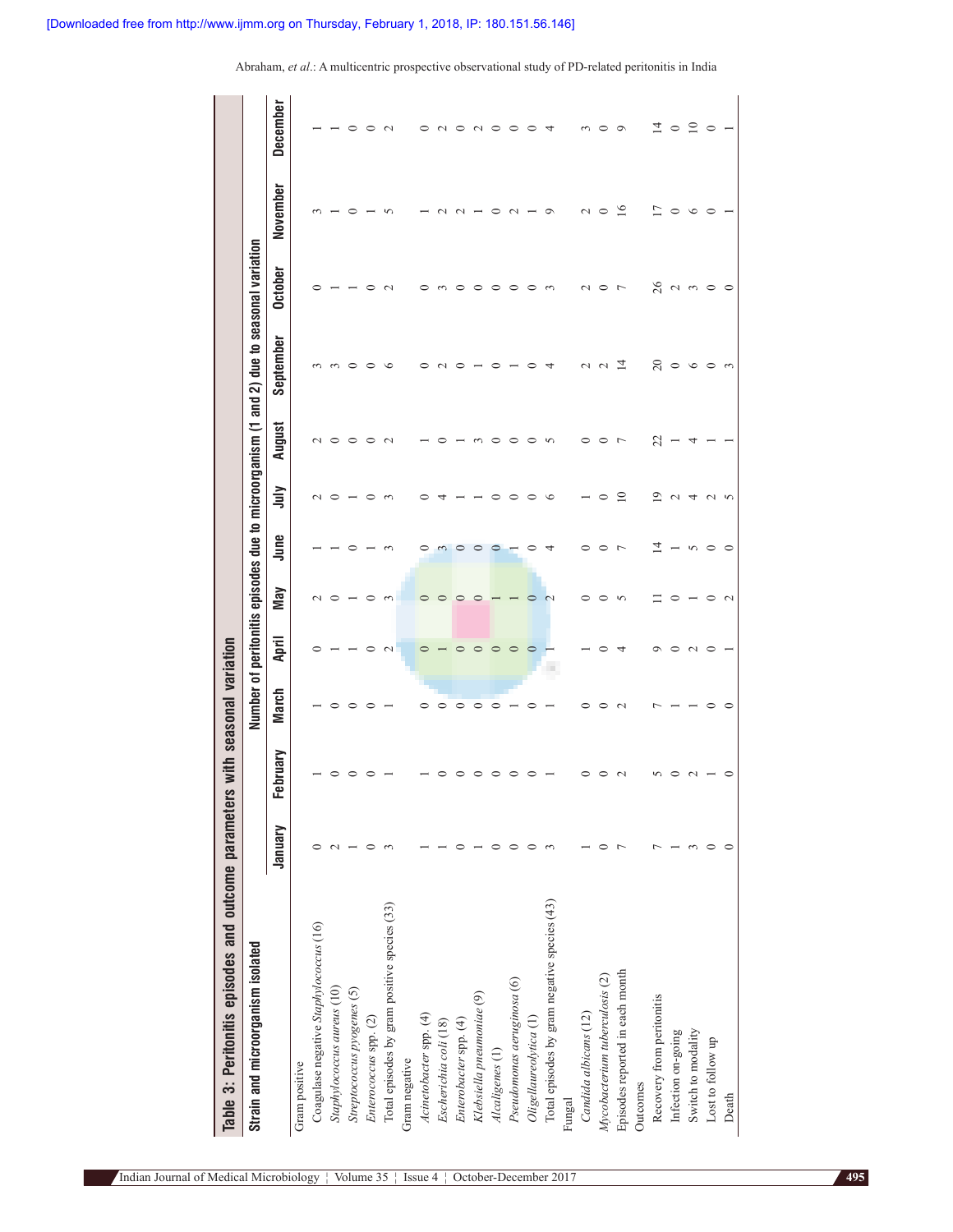switched to either HD or renal transplantation, 9.4% and 3.8% died, 1.2% and 4.4% had on‑going infections and 1.2% and 1.9% was lost to follow‑up in culture positive and culture negative group.

Further we found that, out of 18 patients with *E. coli* infection, 12 (66.7%) recovered from peritonitis, 1 (5.6%) switched to HD and 5 (27.8%) died. Mortality was also recorded in 2/8 (20%) who grew *Staphylococcus aureus*, 1 each with *Acinetobacter* sp (*n* = 3). and *M. tuberculosis*(*n* = 1) died. The best outcomes were observed in patients with peritonitis caused by coagulase negative staphylococci  $(n = 16)$ , in which 14 (87.5%) patients recovered from peritonitis, 2 (12.5%) switched to other modality, while none died as shown in Table 4. Most of the individuals infected with *Candida* spp.,  $(n = 12)$  had switch to other modalities of renal replacement therapy following catheter removal (9, 75%) after a median duration of 14 days. *E. coli,* coagulase negative Staphylococci, *Candida* spp*., Klebsiella pneumonia* and *S. aureus* were the most frequent microorganisms responsible for hospitalisation of the patients. Statistical correlations were not made due to less number in each individual group.

# **Discussion**

The present study is the largest multi-centre nation-wide study from India reporting the pattern and outcomes of peritonitis from various geographical regions of the country. A proper understanding of the patterns of occurrence of peritonitis in patients on PD, their natural history in the course of therapy, and the various predisposing factors that identify patients at risk is crucial to therapeutic and prophylactic interventions.[11] The present study demonstrated a very high culture negativity rate (65.3%), value far greater than that suggested in ISPD guidelines (<20%). A culture negativity rate between 28% and 70% has been observed in several studies with conventional culture technique.<sup>[10,12-14]</sup> Non-adherence to ISPD recommendations with regard to culture specimen collection and processing methods along with discordance in sampling technique might have resulted in high culture negativity rates. A study from South India had a culture negativity rate of 50% even with the use of automated system.[7] Similar to this, we also found that when culture and sensitivity testing was done by automated technique, nearly 45% of the samples showed a growth of microorganisms as against 32% with the conventional techniques. Reason for culture negative peritonitis can be attributed to either use of conventional techniques versus automation, use of substandard media for culture, especially in the public sector hospitals and sub‑optimal microbiological techniques. However, the number of samples was small to draw firm conclusions.

Increased incidence of Gram‑negative organisms, unlike the western literature, has been encountered in other studies in India.[10,14] Sharma *et al*. from North India had shown a predominance of Gram-negative organisms  $(60\% - 66\%)$ with *E. coli* being most frequently isolated.<sup>[12,13,15]</sup> Gupta *et al*. reported higher incidence of Gram‑positive (55.5%) than Gram‑negative organisms (45%) in South India.[7] In this study, 47.8% Gram‑negative and 36.7% Gram‑positive microorganism were isolated, respectively. *E. coli* was the most common (20%) followed by Coagulase Negative Staphylococci (17.7%) of the total microorganism isolated. The incidence of fungal peritonitis in the present study (13.3%) was

| Table 4: Microbiological profile of peritoneal dialysis fluid effluent and influence on patient outcome |                            |                               |                                                      |                                         |                                       |                              |                          |  |  |
|---------------------------------------------------------------------------------------------------------|----------------------------|-------------------------------|------------------------------------------------------|-----------------------------------------|---------------------------------------|------------------------------|--------------------------|--|--|
| <b>Strain and microorganism</b><br>isolated                                                             | Number of<br>microorganism | <b>Percentage</b><br>$(n=90)$ | <b>Recovery from</b><br>peritonitis<br>$(n=171)$ (%) | <b>Infection</b><br>on going<br>$(n=8)$ | <b>Modality</b><br>switch<br>$(n=47)$ | Lost<br>follow-up<br>$(n=4)$ | <b>Death</b><br>$(n=14)$ |  |  |
| Gram-positive                                                                                           |                            |                               |                                                      |                                         |                                       |                              |                          |  |  |
| Coagulase negative Staphylococci                                                                        | 16                         | 17.77                         | 14                                                   | $\Omega$                                | 2                                     | $\Omega$                     | $\theta$                 |  |  |
| Staphylococcus aureus                                                                                   | 10                         | 11.11                         | 8                                                    | $\Omega$                                |                                       | 0                            | $\overline{2}$           |  |  |
| Streptococcus pyogenes                                                                                  | 5                          | 5.55                          | 4                                                    | $\Omega$                                | 0                                     |                              | $\Omega$                 |  |  |
| Enterococcus spp.                                                                                       | $\overline{2}$             | 2.22                          |                                                      | $\Omega$                                |                                       | $\Omega$                     | $\theta$                 |  |  |
| Total Gram-positive cases (33) (%)                                                                      |                            |                               | 27(81.8)                                             | $\overline{0}$                          | 4(12.1)                               | 1(3)                         | 2(6.1)                   |  |  |
| Gram-negative                                                                                           |                            |                               |                                                      |                                         |                                       |                              |                          |  |  |
| Acinetobacter spp.                                                                                      | 4                          | 4.44                          | 3                                                    | $\Omega$                                | $\Omega$                              | $\Omega$                     |                          |  |  |
| Escherichia coli                                                                                        | 18                         | 20.00                         | 12                                                   | $\Omega$                                |                                       | $\Omega$                     | 5                        |  |  |
| Enterobacter spp.                                                                                       | 4                          | 4.44                          | 4                                                    | $\Omega$                                | $\Omega$                              | 0                            | $\Omega$                 |  |  |
| Klebsiella pneumonia                                                                                    | 9                          | 10.00                         | 6                                                    | 0                                       | 2                                     | 0                            | $\Omega$                 |  |  |
| Alcaligenes                                                                                             |                            | 1.11                          |                                                      | $\Omega$                                | $\theta$                              | 0                            | $\theta$                 |  |  |
| Pseudomonas aeruginosa                                                                                  | 6                          | 6.66                          | 5                                                    |                                         | $\Omega$                              |                              |                          |  |  |
| Oligellaureolytica                                                                                      |                            | 1.11                          | 0                                                    | $\Omega$                                |                                       | $\Omega$                     | $\theta$                 |  |  |
| Total Gram-negative cases $(43)$ $(\%)$                                                                 |                            |                               | 31(72.1)                                             | 1(2.3)                                  | 4(9.3)                                | $\theta$                     | 6(13.9)                  |  |  |
| Fungal                                                                                                  |                            |                               |                                                      |                                         |                                       |                              |                          |  |  |
| Candida spp.                                                                                            | 12                         | 13.33                         |                                                      | $\Omega$                                | 9                                     | $\theta$                     | $\theta$                 |  |  |
| Mycobacterium tuberculosis                                                                              | 2                          | 2.22                          |                                                      | $\Omega$                                | $\mathbf{0}$                          | $\theta$                     |                          |  |  |
| Total                                                                                                   | 90                         | 100                           |                                                      |                                         |                                       |                              |                          |  |  |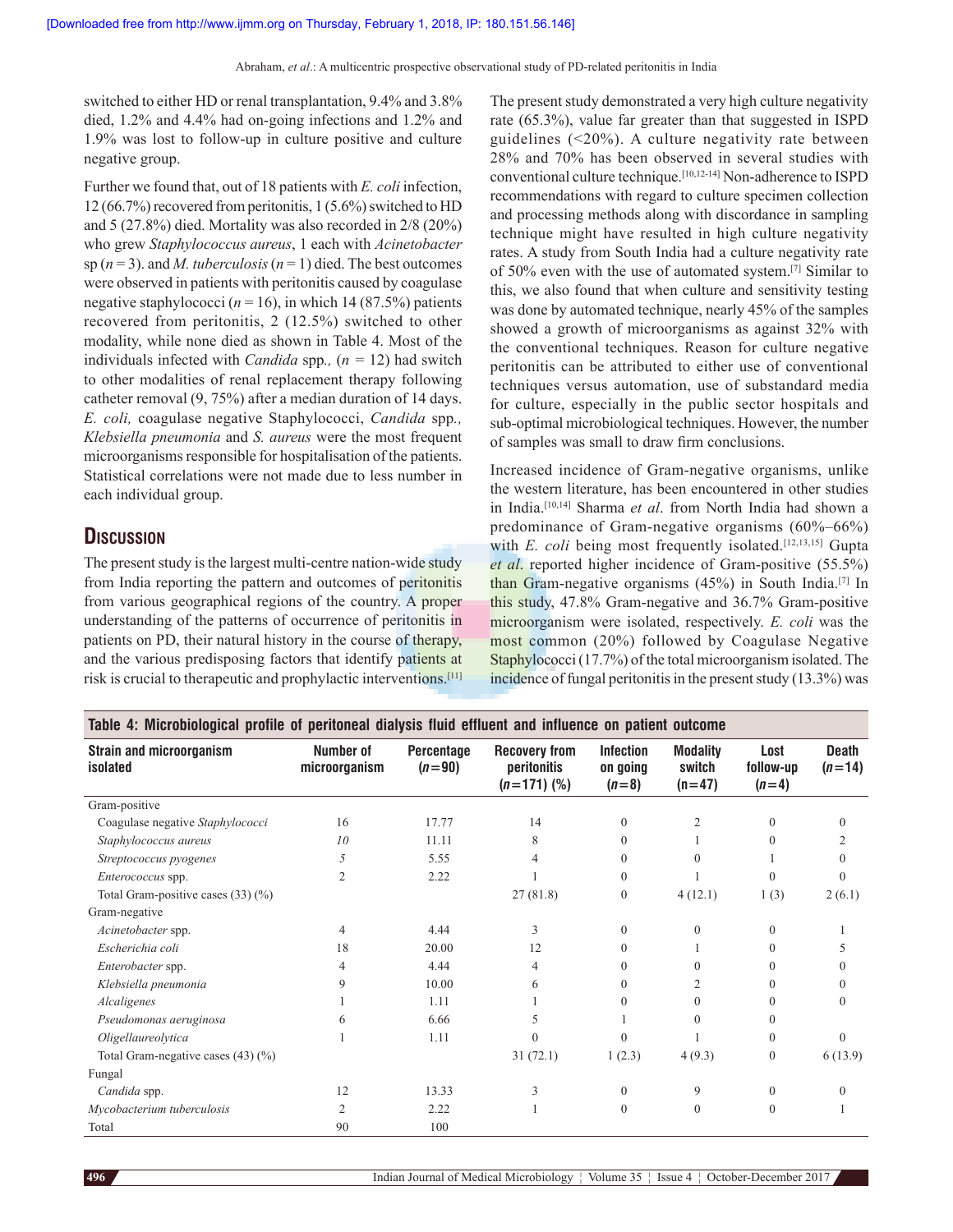found to be similar to previous studies from India.<sup>[7,13,16]</sup> A study by Lo *et al*. found that use of antifungal prophylaxis during any antibiotic therapy resulted in decreased risk of *Candida* peritonitis.[17] Hospitalisation was necessary in about 71% of total peritonitis episodes in this study, which is consistent with the literature. The data are similar to that of a study by Ghali *et al*. wherein hospitalisation occurred for 70% of total episodes.[18]

Proper treatment is crucial for favourable outcome of PD-related peritonitis. Inadequate culture facilities in many hospitals are contributing to the need for broad spectrum empirical antibiotics, which are expensive and drives the emergence of antimicrobial resistance.<sup>[19]</sup> Though initial empirical antibiotic prescription is recommended, it is generally expected that local epidemiology and sensitivity pattern should guide the appropriate antibiotic selection. According to ISPD guidelines also, the initial treatment of peritonitis (prior to the results of microbiological tests) should be based on a combination of drugs for coverage of Gram-positive cocci and Gram-negative organisms.<sup>[6]</sup> In the present study, vancomycin (54.9%), cefazolin (43.4%) and ceftazidime (42.2%) were the most frequently prescribed antimicrobials. Gram‑positive organisms may respond to vancomycin or a cephalosporin, and Gram‑negative organisms to a third generation cephalosporin or aminoglycoside.

Although ISPD guidelines recommend a beta-lactam and use of vancomycin to be restricted to patients with methicillin‑resistant *S. aureus*, we found vancomycin being the preferred empirical antimicrobial in our study.<sup>[6]</sup> The choice of empiric outpatient treatment is dictated by convenience of self‑administration by the patient and by the drug's pharmacokinetics, its cost, and its effectiveness. The pharmacokinetics of vancomycin allows IP dosing at weekly intervals.[20] In addition, Santoianni *et al*. 2008 recommended vancomycin plus ceftazidime or imipenem as the empirical antibiotics in the long term study.[21] A study which compared the efficacy of vancomycin versus cefazolin in PD peritonitis patients found that patient compliance and satisfaction was better with vancomycin than cefazolin when used as empirical antimicrobial<sup>[22]</sup>

In our study, 171 (95.5%) patients recovered from peritonitis at the end of trial. The clinical recovery was similar in both culture positive (68.2%) and negative (71.1%) peritonitis. Recovery from peritonitis was higher in Gram‑positive than Gram‑negative peritonitis and the mortality rate was higher for Gram-negative than for Gram-positive infections, which is similar to other reports including from India.<sup>[14,23-25]</sup> High recovery rate may point towards the proper and timely use of empirical antibiotics and later supported by culture and antibiotic susceptibility results. Furthermore, continuous review of every episode of infection and timely change of interventions may have helped to improve outcomes.

However, this being an observational study has its own limitations. Observational studies are not scientifically capable of proving or disproving hypothesis. The same also applies to this epidemiological study due to the heterogeneity of real-life patient populations, the lack of standardised culture methods, treatment regimens and standardised indications for change of treatment. Furthermore, the total sample could not be recruited despite extending the enrolment period.

## **Conclusion**

This first report from a large database offers insight into the aetiology and outcomes of PD related peritonitis in India, which are germane to clinical decision-making. The study has described the demography, microbiology, treatment and outcomes of peritonitis in Indian PD patients. Information regarding the seasonal trend and outcomes of peritonitis based on causative organism may help to identify patients with poor prognosis and take preventive and proper therapeutic measures. Much remains to be learned, and several areas require further research. A more detailed knowledge of the reasons for high culture negativity and resistance profiles of the causative organisms is needed to guide appropriate antibiotic therapy and improve peritonitis outcome.

#### **Acknowledgements**

The authors would like to place on record the contributions of Baxter India Pvt. Ltd. for helping in coordinating this study.

#### **Financial support and sponsorship** Nil.

# **Conflicts of interest**

There are no conflicts of interest.

## **References**

- 1. Limesh M, Annigeri RA, Mani MK, Kowdle PC, Rao BS, Balasubramanian S, *et al.* Retarding the progression of chronic kidney disease with renin angiotensin system blockade. Indian J Nephrol 2012;22:108‑15.
- 2. Abraham G. The challenges of renal replacement therapy in Asia. Nat Clin Pract Nephrol 2008;4:643.
- 3. Abraham G, Varughese S, Mathew M, Vijayan M. A review of acute and chronic peritoneal dialysis in developing countries. Clin Kidney J 2015;8:310‑7.
- 4. Tokgoz B. Clinical advantages of peritoneal dialysis. Perit Dial Int 2009;29 Suppl 2:S59‑61.
- 5. Quintanar Lartundo JA, Palomar R, Dominguez-Diez A, Salas C, Ruiz‑Criado J, Rodrigo E, *et al.* Microbiological profile of peritoneal dialysis peritonitis and predictors of hospitalization. Adv Perit Dial 2011;27:38‑42.
- 6. Piraino B, Bailie GR, Bernardini J, Boeschoten E, Gupta A, Holmes C, *et al.* Peritoneal dialysis‑related infections recommendations: 2005 update. Perit Dial Int 2005;25:107‑31.
- 7. Gupta S, Muralidharan S, Gokulnath, Srinivasa H. Epidemiology of culture isolates from peritoneal dialysis peritonitis patients in Southern India using an automated blood culture system to culture peritoneal dialysate. Nephrology (Carlton) 2011;16:63‑7.
- 8. Li PK, Szeto CC, Piraino B, Bernardini J, Figueiredo AE, *et al*. ISPD guidelines/recommendations. Peritoneal dialysis related infections recommendations: 2010 update. Perit Dial Int 2010;25:107-31.
- 9. van Esch S, Krediet RT, Struijk DG. Prognostic factors for peritonitis outcome. Contrib Nephrol 2012;178:264‑70.
- 10. Prasad N, Gupta A, Sharma RK, Prasad KN, Gulati S, Sharma AP, *et al.* Outcome of gram‑positive and gram‑negative peritonitis in patients on